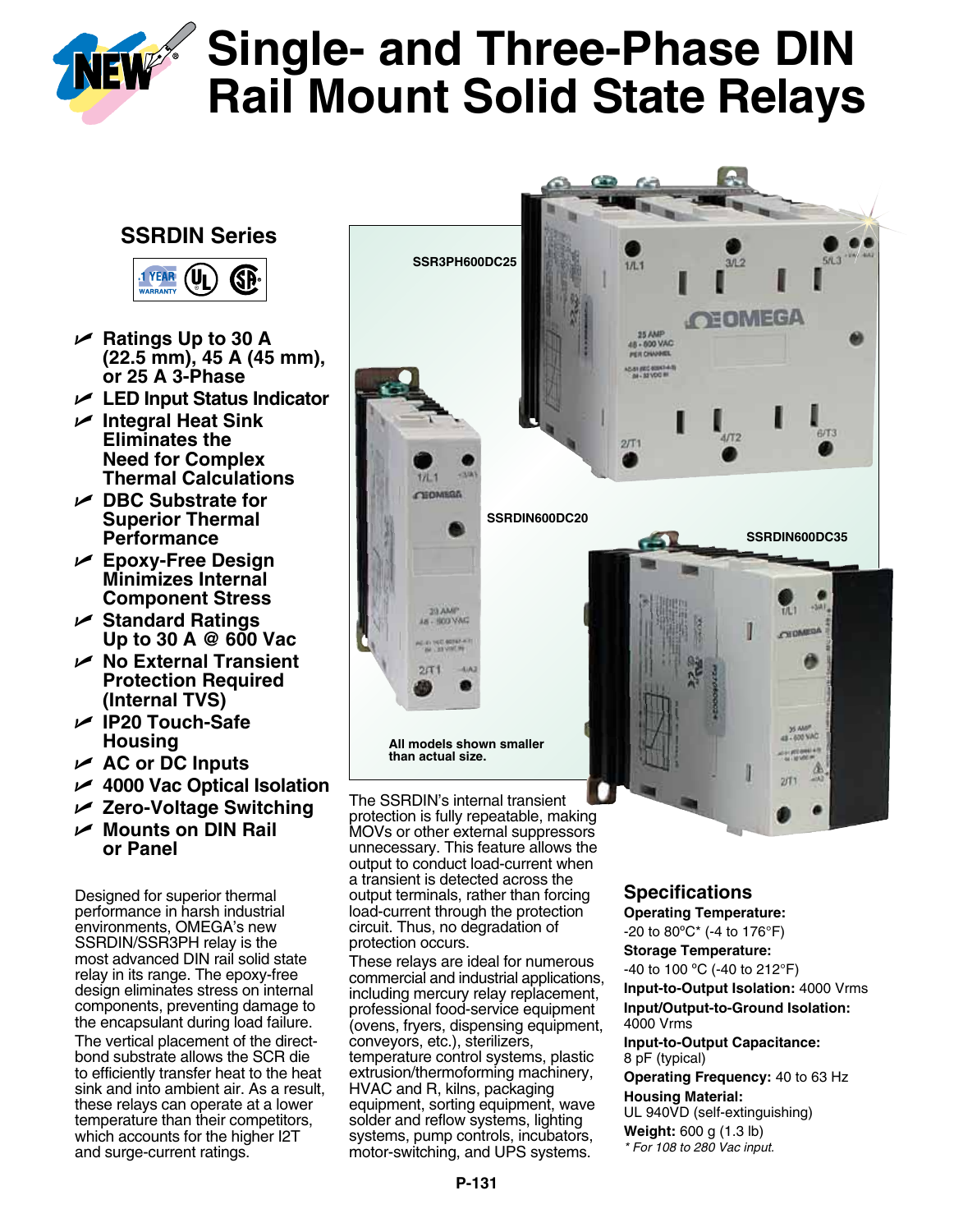#### **22.5 mm DIN Rail SSR**

| <b>Output Specifications</b>                                                   |                          |                  |                  |  |
|--------------------------------------------------------------------------------|--------------------------|------------------|------------------|--|
| <b>Voltage Range (Vrms)</b>                                                    | 24 to 240 Vac            | 48 to 600 Vac    | 600 Vac          |  |
| <b>Output Current</b>                                                          | 10                       | 20               | 30               |  |
| Peak Voltage (Vp, t = 1 min)                                                   | 550                      | 1100             | 1100             |  |
| Off-State Leakage $\mu$ Arms<br>(@ Max Line Voltage and T <sub>a</sub> = 25°C) | 100                      | 250              | 250              |  |
| <b>Minimum Current (mArms)</b>                                                 | 100                      | 100              | 100              |  |
| Maximum 1-Cycle Surge Current<br>$(Ap, T_a = 25^{\circ}C)$                     | 100                      | 495              | 750              |  |
| Maximum 1 s Surge Current<br>$(Ap, T_a = 25^{\circ}C)$                         | 30                       | 100              | 150              |  |
| Forward Voltage Drop<br>(Vp @ $I_{max}$ , T <sub>a</sub> = 25°C)               | 1.5                      | 1.35             | 1.35             |  |
| $I2T$ (60 Hz, $\frac{1}{2}$ Cycle)                                             | 340                      | 1020             | 2350             |  |
| <b>Static Off-State dv/dt</b><br>(Vµs, T <sub>a</sub> = 25°C)                  | 500                      | 500              | 500              |  |
| hp Ratings at 120 V                                                            |                          | $\frac{1}{2}$    | $\frac{3}{4}$    |  |
| hp Ratings at 240 V                                                            |                          | 1                | $\overline{2}$   |  |
| <b>Output Type</b>                                                             | Triac                    | <b>SCR</b>       | <b>SCR</b>       |  |
| <b>Min/Max Stranded Wire</b>                                                   | 16/8 AWG                 | 16/8 AWG         | 16/8 AWG         |  |
| <b>Min/Max Solid Wire</b>                                                      | 16/10 AWG                | 16/10 AWG        | 16/10 AWG        |  |
| <b>Input Specifications</b>                                                    |                          |                  |                  |  |
| <b>Input Voltage</b>                                                           | 4 to 32 Vdc              | 90 to 140 Vac    | 180 to 280 Vac   |  |
| <b>Dropout Voltage</b>                                                         | 1 Vdc                    | 10 Vac           | 10 Vac           |  |
| Minimum Input Current (for On-State)                                           | 16 mA                    | 5 <sub>m</sub> A | 6 mA             |  |
| <b>Maximum Input Current</b>                                                   | 19 <sub>m</sub> A        | 6 <sub>m</sub> A | 8 <sub>m</sub> A |  |
| Input Resistance $(\Omega)$                                                    | <b>Current Regulated</b> |                  |                  |  |
| Turn-On Time*                                                                  | 8.33 ms                  | $20 \text{ ms}$  | 20 <sub>ms</sub> |  |
| <b>Turn-Off Time</b>                                                           | $8.33 \text{ ms}$        | 30 ms            | 30 ms            |  |
| <b>Min/Max Stranded/Solid Wire</b>                                             | 24/16 AWG                | 24/16 AWG        | 24/16 AWG        |  |
| * Random SSRs turn on in less than 100 µs.                                     |                          |                  |                  |  |
|                                                                                |                          |                  |                  |  |



**SSRDIN280DC10 shown smaller than actual size.**

 $1/L1$ **CEOMEGA** 

20 AMP AGENEEMING  $2/T1$ œ



#### **45 mm DIN Rail SSR**

| <b>Output Specifications</b>                                            |                          |                  |                  |                  |  |
|-------------------------------------------------------------------------|--------------------------|------------------|------------------|------------------|--|
| <b>Voltage Range (Vrms)</b>                                             | 48 to 600 Vac            |                  | 48 to 600 Vac    |                  |  |
| <b>Output Current</b>                                                   | 35                       |                  | 45               |                  |  |
| Peak Voltage (Vp, $t = 1$ min)                                          | 1100                     |                  |                  | 1100             |  |
| Off-State Leakage $\mu$ Arms<br>(@ 480 V and T <sub>a</sub> = 25°C)     | 250                      |                  | 250              |                  |  |
| <b>Minimum Current (mArms)</b>                                          | 100                      |                  | 100              |                  |  |
| <b>Maximum 1-Cycle Surge Current</b><br>$(Ap, T_a = 25^{\circ}C)$       | 770                      |                  | 800              |                  |  |
| <b>Maximum 1 s Surge Current</b><br>$(Ap, T_a = 25^{\circ}C)$           | 150                      |                  | 160              |                  |  |
| Forward Voltage Drop<br>(Vp @ I <sub>max</sub> , T <sub>a</sub> = 25°C) | 1.35                     |                  | 1.35             |                  |  |
| $I2T$ (60 Hz, $\frac{1}{2}$ Cycle)                                      | 2500                     |                  | 2600             |                  |  |
| <b>Static Off-State dv/dt</b><br>(Vµs, T <sub>a</sub> = 25°C)           | 500                      |                  | 500              |                  |  |
| hp Ratings at 240 V                                                     | 2                        |                  | 3                |                  |  |
| hp Ratings at 480 V                                                     | $\overline{3}$           |                  | 4                |                  |  |
| <b>Output Type</b>                                                      | <b>SCR</b><br><b>SCR</b> |                  |                  |                  |  |
| <b>Min/Max Stranded Wire</b>                                            | 16/8 AWG                 |                  | 16/8 AWG         |                  |  |
| <b>Min/Max Solid Wire</b>                                               | 16/10 AWG                |                  | 16/10 AWG        |                  |  |
| <b>Input Specifications</b>                                             |                          |                  |                  |                  |  |
| <b>Input Voltage</b>                                                    | 4 to 32 Vdc              |                  | 90 to 140 Vac    | 180 to 280 Vac   |  |
| <b>Dropout Voltage</b>                                                  | 1 Vdc                    | 10 Vac           |                  | 10 Vac           |  |
| Minimum Input Current (for On-State)                                    | 16 mA                    | 5 <sub>m</sub> A |                  | 6 mA             |  |
| <b>Maximum Input Current</b>                                            | 19 mA                    | 6 mA             |                  | 8 mA             |  |
| Input Resistance $(\Omega)$                                             | <b>Current Regulated</b> |                  |                  |                  |  |
| Turn-On Time*                                                           | 8.33 ms                  |                  | 20 <sub>ms</sub> | 20 ms            |  |
| <b>Turn-Off Time</b>                                                    | $8.33 \text{ ms}$        | $30 \text{ ms}$  |                  | 30 <sub>ms</sub> |  |
| <b>Min/Max Stranded/Solid Wire</b>                                      | 24/16 AWG<br>24/16 AWG   |                  | 24/16 AWG        |                  |  |
| * Random SSRs turn on in less than 100 us.                              |                          |                  |                  |                  |  |



**SSRDIN600DC35 shown smaller than actual size.**



**P**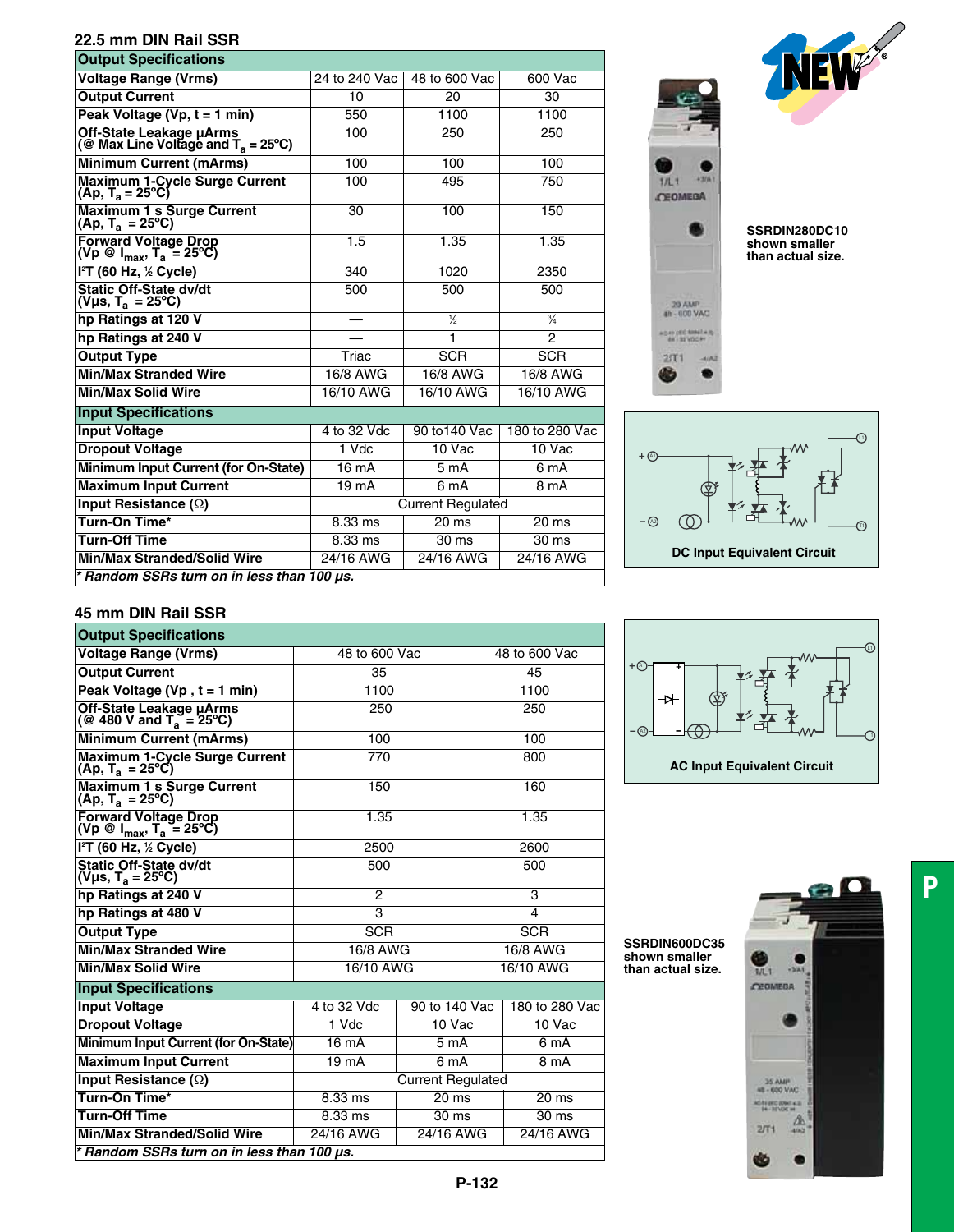

#### **90 mm 3-Phase DIN Rail SSR**

| <b>Output Specifications</b>                                                   |                          |                  |                              |  |
|--------------------------------------------------------------------------------|--------------------------|------------------|------------------------------|--|
| <b>Voltage Range (Vrms)</b>                                                    |                          | 48 to 600 Vac    |                              |  |
| <b>Output Current</b>                                                          |                          | 25               |                              |  |
| Peak Voltage (Vp, $t = 1$ min)                                                 |                          | 1100             |                              |  |
| Off-State Leakage µArms (@ Max Line<br>Voltage and $T_a = 25^{\circ}C$ )       |                          | 250              |                              |  |
| <b>Minimum Current (mArms)</b>                                                 |                          | 100              |                              |  |
| <b>Maximum 1-Cycle Surge Current</b><br>(Ap, T <sub>a</sub> = 25°C)            |                          | 500              |                              |  |
| <b>Maximum 1 s Surge Current</b><br>(Ap, T <sub>a</sub> = 25°C)                |                          | 100              |                              |  |
| <b>Forward Voltage Drop</b><br>(Vp @ $I_{\text{max}}$ , T <sub>a</sub> = 25°C) |                          | 1.35             |                              |  |
| $I2T$ (60 Hz, $Z$ Cycle)                                                       |                          | 1040             |                              |  |
| Static Off-State dv/dt Vµs, $T_a = 25^{\circ}C$ )                              |                          | 500              |                              |  |
| hp Ratings at 480 V                                                            |                          | 3                |                              |  |
| <b>Output Type</b>                                                             |                          | <b>SCR</b>       |                              |  |
| <b>Min/Max Stranded Wire</b>                                                   |                          | 16/8 AWG         |                              |  |
| <b>Min/Max Solid Wire</b>                                                      |                          | 16/10 AWG        |                              |  |
| <b>Input Specifications</b>                                                    |                          |                  |                              |  |
| <b>Input Voltage</b>                                                           | 4 to 32 Vdc              |                  | 90 to 140 Vac 180 to 280 Vac |  |
| <b>Dropout Voltage</b>                                                         | 1 Vdc                    | 10 Vac           | 10 Vac                       |  |
| <b>Minimum Input Current</b><br>(for On-State)                                 | 50 mA                    | $15 \text{ mA}$  | 19 mA                        |  |
| <b>Maximum Input Current</b>                                                   | 62 mA                    | 19 <sub>mA</sub> | 24 mA                        |  |
| Input Resistance $(\Omega)$                                                    | <b>Current Regulated</b> |                  |                              |  |
| Turn-On Time*                                                                  | 8.33 ms                  | 20 <sub>ms</sub> | 20 ms                        |  |
| <b>Turn-Off Time</b>                                                           | 8.33 ms                  | 30 <sub>ms</sub> | 30 ms                        |  |
| <b>Min/Max Stranded/Solid Wire</b>                                             |                          | 12/16 AWG        |                              |  |
| * Random SSRs turn on in less than 100 us.                                     |                          |                  |                              |  |



 $\bigodot$ 

 $\odot$ 



### **AC/DC Control Specifications**

| <b>Model Number</b> | <b>Current A</b> | <b>Output Voltage</b> | <b>Input Voltage</b> | <b>Output Type</b> | Size: mm (inch) |
|---------------------|------------------|-----------------------|----------------------|--------------------|-----------------|
| SSRDIN280AC10       | 10               | 24 to 280 Vac         | 90 to 140 Vac        | Triac              | 22.5(0.9)       |
| SSRDIN280DC10       | 10               | 24 to 280 Vac         | 4 to 32 Vdc          | Triac              | 22.5(0.9)       |
| SSRDIN600AC20       | 20               | 48 to 600 Vac         | 90 to 140 Vac        | <b>SCR</b>         | 22.5(0.9)       |
| SSRDIN600DC20       | 20               | 48 to 600 Vac         | 4 to 32 Vdc          | <b>SCR</b>         | 22.5(0.9)       |
| SSRDIN600AC30       | 30               | 48 to 600 Vac         | 90 to 140 Vac        | <b>SCR</b>         | 22.5(0.9)       |
| SSRDIN600DC30       | 30               | 48 to 600 Vac         | 4 to 32 Vdc          | <b>SCR</b>         | 22.5(0.9)       |
| SSRDIN600AC35       | 35               | 48 to 600 Vac         | 90 to 140 Vac        | <b>SCR</b>         | 45.0 (1.8)      |
| SSRDIN600DC35       | 35               | 48 to 600 Vac         | 4 to 32 Vdc          | <b>SCR</b>         | 45.0(1.8)       |
| SSRDIN600AC45       | 45               | 48 to 600 Vac         | 90 to 140 Vac        | <b>SCR</b>         | 45.0(1.8)       |
| SSRDIN600DC45       | 45               | 48 to 600 Vac         | 4 to 32 Vdc          | <b>SCR</b>         | 45.0(1.8)       |
| SSR3PH600AC25       | 25               | 48 to 600 Vac         | 90 to 140 Vac        | <b>SCR</b>         | 90.0(3.6)       |
| SSR3PH600DC25       | 25               | 48 to 600 Vac         | 4 to 32 Vdc          | <b>SCR</b>         | 90.0(3.6)       |